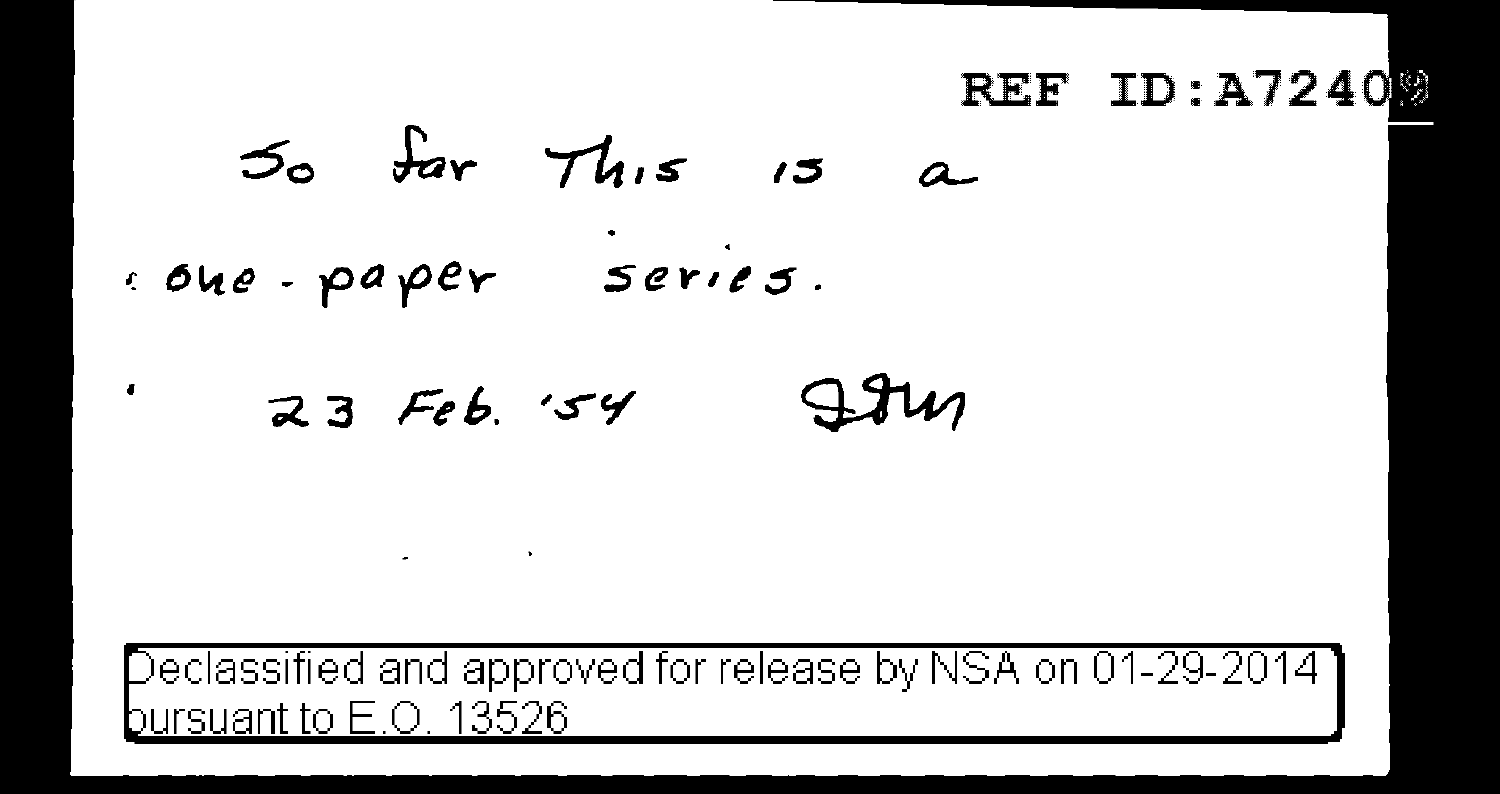

#### TOP SECRET - SECURITY INFORMATION - U.S. EYES ONLY

**FINAL** 

### SUBJECT NUMBER

#### USCIB:  $33.1$ Item 3 of the Agenda for the Sixth Meeting of USCIBEC, held on 20 August 1953. Allied (NATO) Communications Security. Subject:  $(USCHL/313)$

The CHAIRMAN stated that this item also had been referred to the Committee by the Board for prompt action, and explained that the paper before the Committee contained the recommendations of the Department of State as the "Cognizant U.S. Authority". It appeared, he said, that the immediate requirement was for the Committee to appoint a working group to stand as an ad hoc committee of USCIB to:

- (1) Coordinate US and UK proposals for the initial approach to the French, subsequent technical discussions, preparation of a memorandum to be issued by the NATO Standing Group and formulation of minimum security standards:
- (2) Coordinate between the US and UK conclusions as to the status of the COMSEC of NATO countries as this program develops: and,
- (3) Coordinate US and UK recommendations for further steps, as envisaged in paragraph 23 of the Conference Report, should this program not accomplish the desired response from NATO countries or improvement in their COMSEC.

He noted the State Department recommendation that the committee consist of representatives from State, OSD, NSA, CIA and FBI, and invited comments.

MR. KEAY said that it was his understanding that a further group would be appointed, permitting the working group representing the Board to serve as the U.S. element of the Combined Working Group, and providing another ad hoc group to do the technical work involved in the preparation of minimum standards.

After some discussion it was agreed that the purpose of USCIB would be served if USCIBEC appointed an ad hoc committee to take cog-. nizance of this matter. Such a committee would then serve both to keep USCIB advised, and to serve as the U.S. element of the Combined Working Group to insure adherence to USCIB policy. Its members could call upon the expert assistance available in their respective departments and agencies as necessary.

USCIB:  $33./1$ 

 $-6-$ 

# <del>TOP SECRET-</del>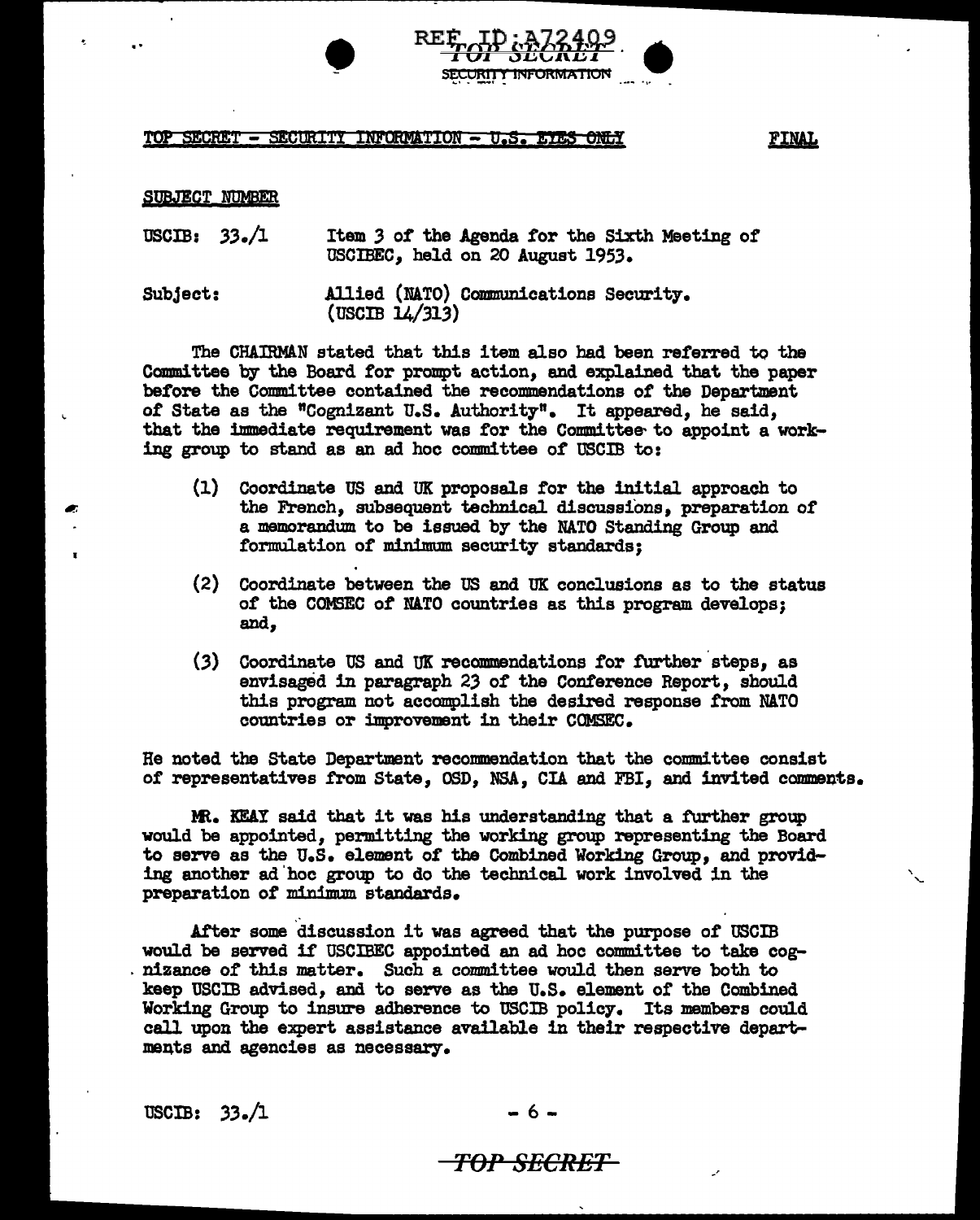



#### TOP SECRET - SECURITY INFORMATION - U.S. ETES ONLY

USCIB:  $33 \cdot /1$ 

LT. COLONEL LONG noted that paragraph 2d of the enclosure with USCIB 14/313 referred to the "Tripartite Security Working Group" while paragraph *3* referred to the "Tripartite Security Survey Group". He asked if there was a distinction between the two.

MR. KEAY said that the Groups were one and the same and that the proper designation was "Tripartite Security Working Group".

CAPTAIN AGNEW read the following statement for the record:

"Program to Improve French Communications Security

<sup>11</sup>1. NSA has one substantive and two procedural recommendations to make on this item. These items have been generally discussed with the State representative, and, I believe, have his preliminary approval.

"2. On the substantive side, it is strongly recommended that the participation of the Tripartite Security Working· Group be limited to the initial selection and bringing together of the COMSEC authorities. In this way, the advantage of making sure the French personnel are trustworthy may be retained, but the disadvantages of having physical security personnel monitoring COMSEC activities will be eliminated. It is highly desirable that the actual COMSEC discussions and actions be undertaken without the interference which would be inevitable under the Tripartite Security Working Group sponsorship.

11.3. Procedure-wise, it was recommended at the Conference that the UK and the US agree on a set of minimum security standards and procedures for NATO. These minimum standards would be reflected in a list of dangerous security practices promulgated by SECAN, and also would serve to indicate appropriate action to be taken to improve NATO security. This list would be the invitation to the NATO countries to apply to SECAN for assistance.

 $"''$ 4. Thus, the French would not be involved in drawing up minimum standards as indicated in paragraph 2b. The initial approach to the French should:

a. Obtain French agreement to use of the Standing Group Mechanism to improve NATO COMSEC.

b. Obtain French agreement to have the Tripartite Security Working Group bring together appropriate national authorities to enter into COMSEC discussions on French security.

USCIB:  $33./1$ 

$$
-7 -
$$
  
TOP SUCN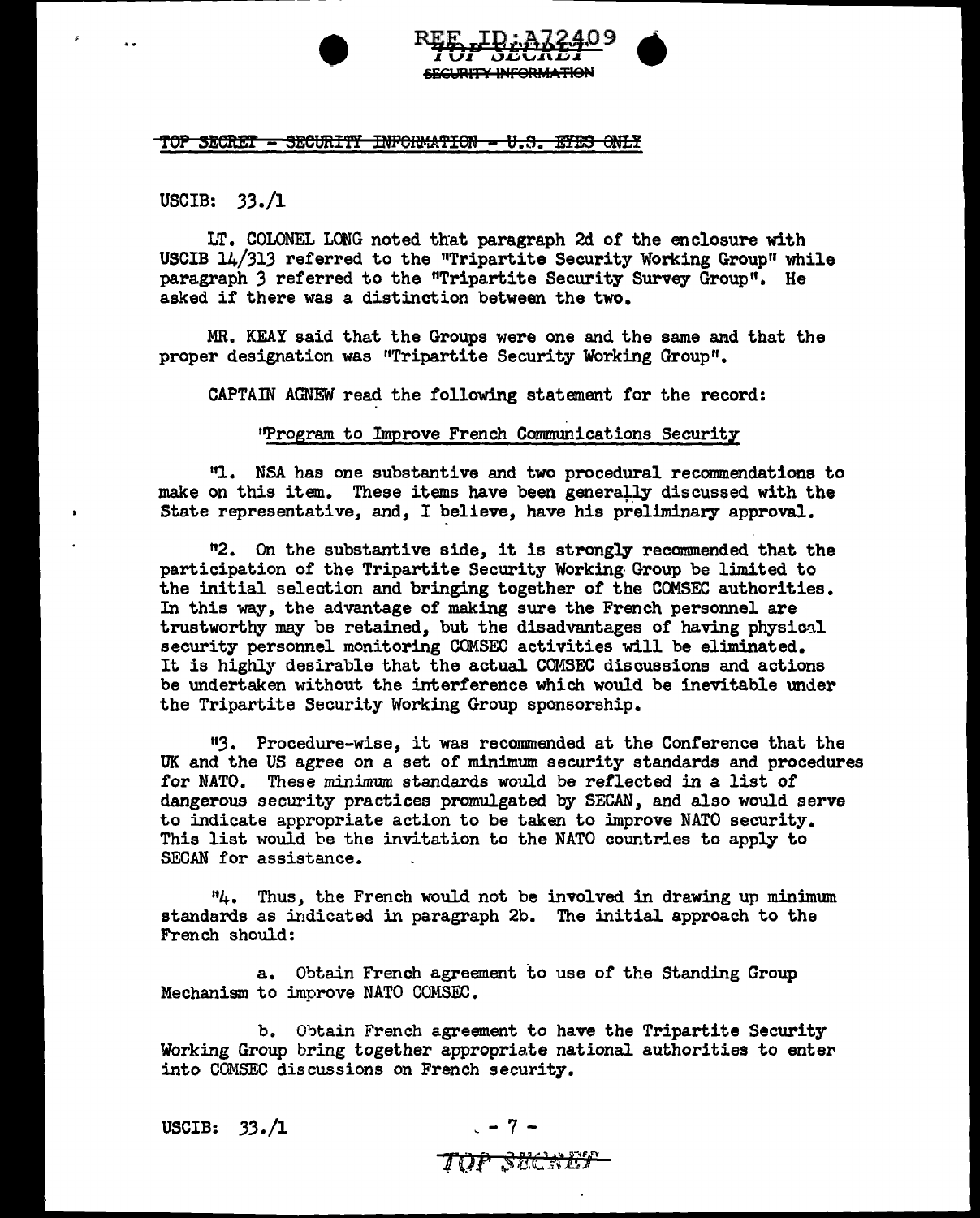



. .

**PEE ID:A72409**<br>FOR SECRET - SECURITY INFORMATION - U.S. BYES ONLY

## USCIB: 33./l

•5. NSA suggests USCIBEC approve the establishment *ot* the Combined Working Group as outlined in paragraph 4 of USCIB *23/70*1 and direct the working group to undertake a rewording of the reference to reflect the changes necessary to conform to the NSA recommendations."

I. *v 6.* iJ .L:l 'VI." *6.j* I. <del>URITY INFORMATION</del>

The CHAIRMAN noted the changes proposed by NSA and said that in view of these, and minor changes suggested by other members, he would like to ask if the original drafter of the paper, Mr. Packard, would be willing to incorporate the changes into a revised draf't which could be forwarded to USCIB for approval on a seven-day basis.

MR. PACKARD said that he would undertake to prepare such a redraft.

The members discussed the question of membership on the ad hoc group, recommended in paragraph 4 of the State paper. It was agreed that members from State, NSA and FBI would make up the committee to work on the French problem, and that the committee might not require an FBI member in the consideration or subsequent problems. Mentioned as probable members of the ad hoc committee were Mr. Polyzoides (State), Mr. Friedman and possibly Mr. Austin (NSA), and Mr. Keay (FBI). It was agreed that CIA and OSD representatives would participate in the committee work on a consultant basis.

:MR, PACKARD asked if the members had agreed that the proposed NSA changes, read by Captain Agnew, were acceptable and might be incorporated in his redraft. There was agreement in principle; however, Mr. Keay said that he would like to suggest certain modifications. It was therefore agreed that the ad hoc committee named above would be authorized to act in behalf of the Executive Committee in the preparation or a revised draft which would, when available, be submitted to USCIB on a seven-day basis.

The CHAIRMAN informed the members or Mr. Armstrong's comments at the 89th USCIB meeting, with particular reference to his statement that the tenuous nature or the French internal situation might possible require a postponement or cancellation of the approach to the French.

In this regard, MR. PACKARD pointed out that the entire program was geared so that it could be broken off at any time.

DECISION: (20 August 1953) USCIBEC appointed an ad hoc committee consisting of members from the Department of State, NSA and FBI to take cognizance or Allied (NATO) Communications Security Problems in the manner outlined in the foregoing discussion.

 $\text{USCIB:} \quad 33. / 1 \quad -8 -$ 

# *TO-P SECRET*